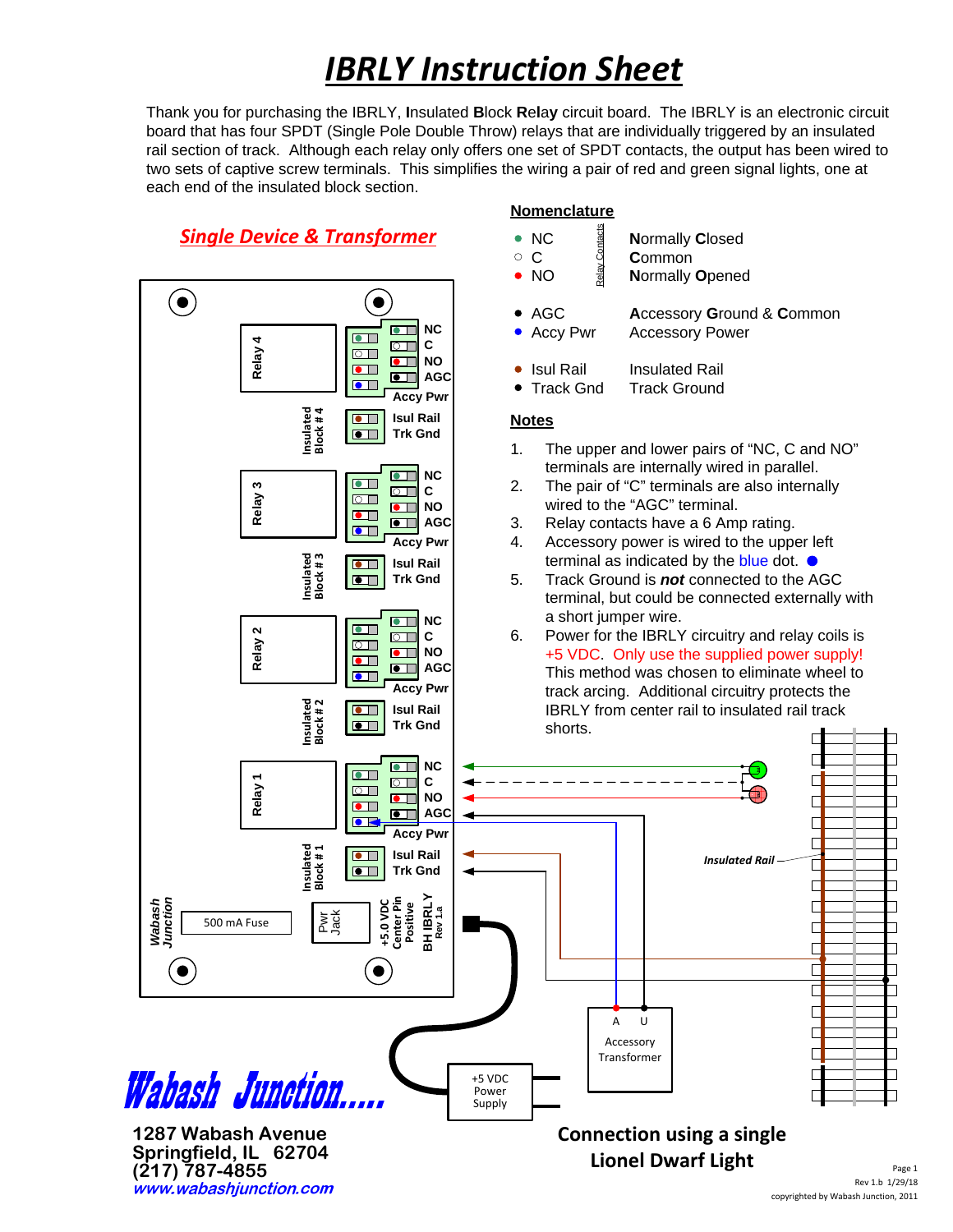## *IBRLY Instruction Sheet*

#### *Multiple Devices / Single Transformer*





**1287 Wabash Avenue Springfield, IL 62704 (217) 787-4855**

Rev 1.b 1/29/18 Page 2 copyrighted by Wabash Junction, 2011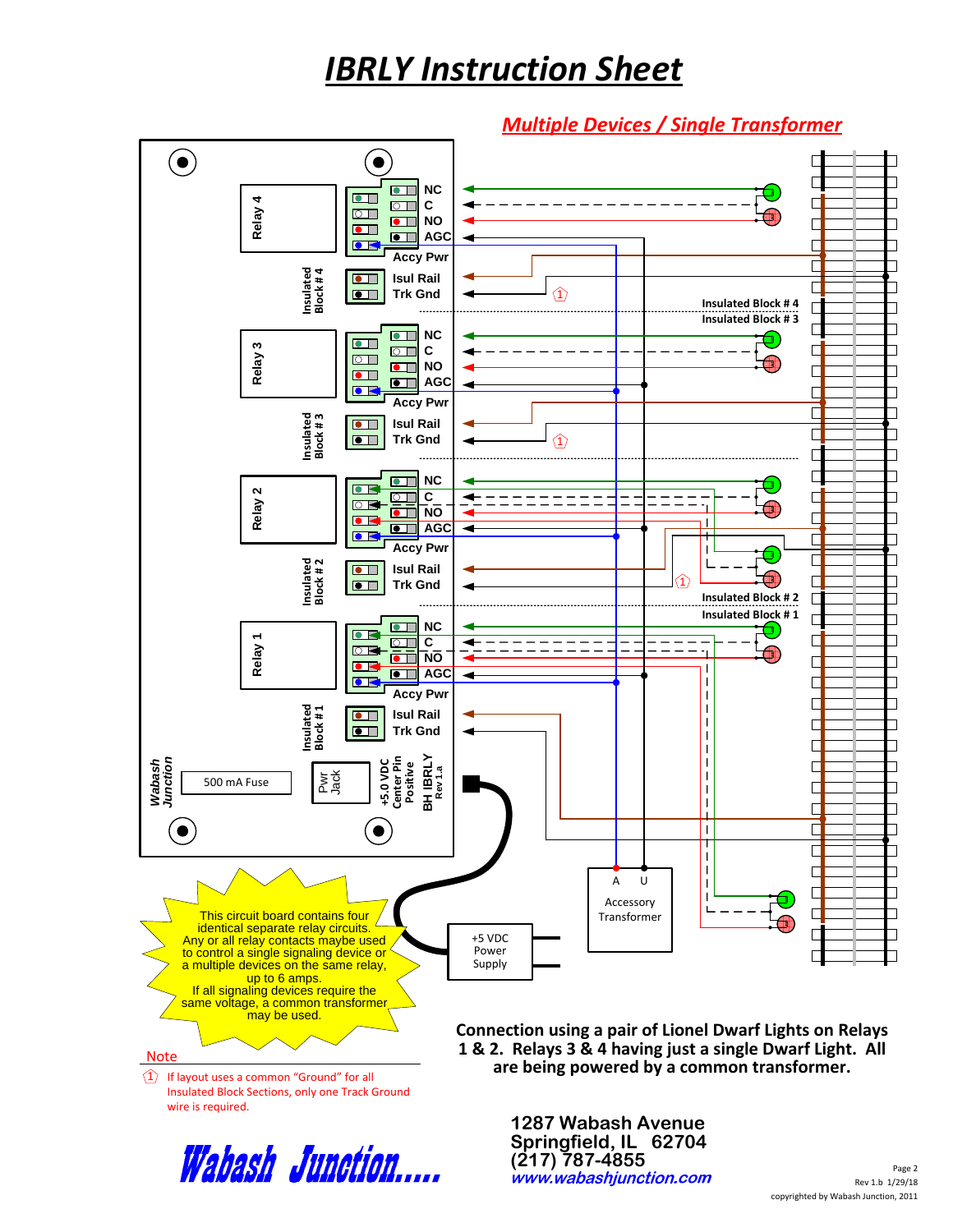## *IBRLY Instruction Sheet*

#### *Multiple Devices / Multiple Transformers*



Wabash Junction.....

**1287 Wabash Avenue Springfield, IL 62704 (217) 787-4855**